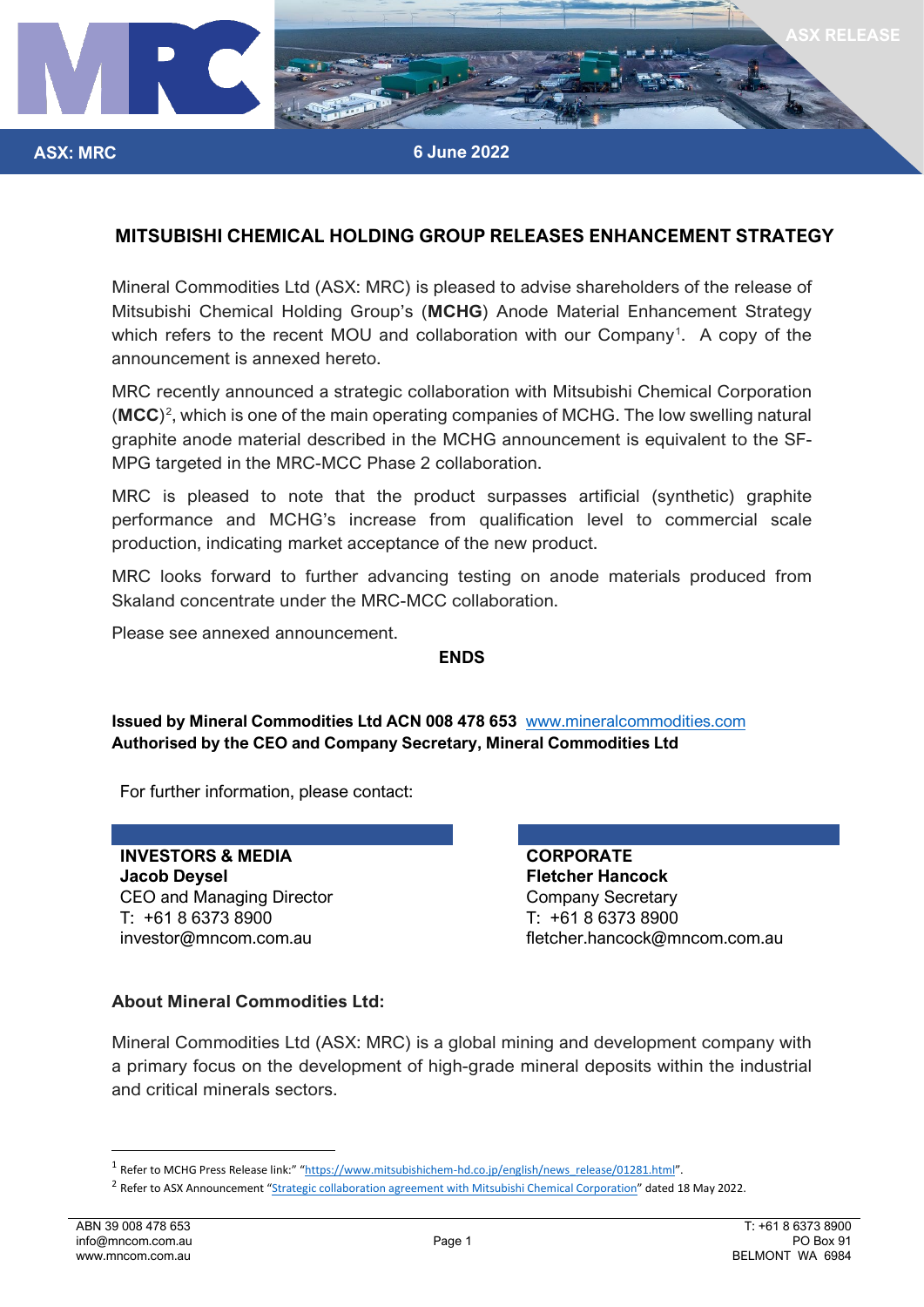The Company is a leading producer of zircon, rutile, garnet, and ilmenite concentrates through its Tormin Mineral Sands Operation, located on the Western Cape of South Africa.

The Company owns and operates the Skaland Graphite Operation in Norway, the world's highest-grade operating flake graphite mine and is the only producer in Europe.

The planned development of the Munglinup Graphite Project, located in Western Australia, builds on the Skaland acquisition and is a further step toward an integrated, downstream value-adding strategy which ultimately aims to produce graphitic anode products and capitalise on the fast-growing demand for sustainably manufactured Lithium-Ion Batteries.

In April 2022, the Company released its Five-Year Strategic Plan 2022-2026<sup>[3](#page-1-0)</sup> to delineate and implement its aspiration to become a leading vertically integrated diversified producer of graphitic anode materials and value added mineral products with a commitment to operate with a focus on the Environment, Sustainability and Governance.

#### **Cautionary Statement**

This announcement contains forward-looking statements. Any forward-looking statements reflect management's current beliefs based on information currently available to management and are based on what management believes to be reasonable assumptions. It should be noted that various factors may cause actual results or expectations to differ materially from the results expressed or implied in the forwardlooking statements.

These forward-looking statements are not a guarantee of future performance and involve unknown risks and uncertainties, many of which are beyond MRC's control. This may cause actual results and developments to differ materially from those expressed or implied. These risks include but are not limited to, economic conditions, stock market fluctuations, commodity demand and price movements, access to infrastructure, timing of approvals, regulatory risks, operational risks, reliance on key personnel, Ore Reserve and Mineral Resource estimates, native title, foreign currency fluctuations, exploration risks, mining development, construction, and commissioning risk.

Forward-looking statements in this announcement apply only at the date of issue and are subject to any continuing obligations under applicable law or regulations, MRC does not undertake to publicly update or revise any of the forward-looking statements in this announcement or to advise of any change in events, conditions, or circumstances on which any such statement is based. Readers are cautioned not to place undue reliance on any forward-looking statements contained in this announcement.



<span id="page-1-0"></span><sup>&</sup>lt;sup>3</sup> Refer ASX Announcement entitled ['MRC Unveils Five Year Strategic Plan 2022-2026',](https://www.mineralcommodities.com/wp-content/uploads/2022/04/20220429-MRC-Unveils-Five-Year-Strategic-Plan-2022-2026.pdf) dated 29 April 2022.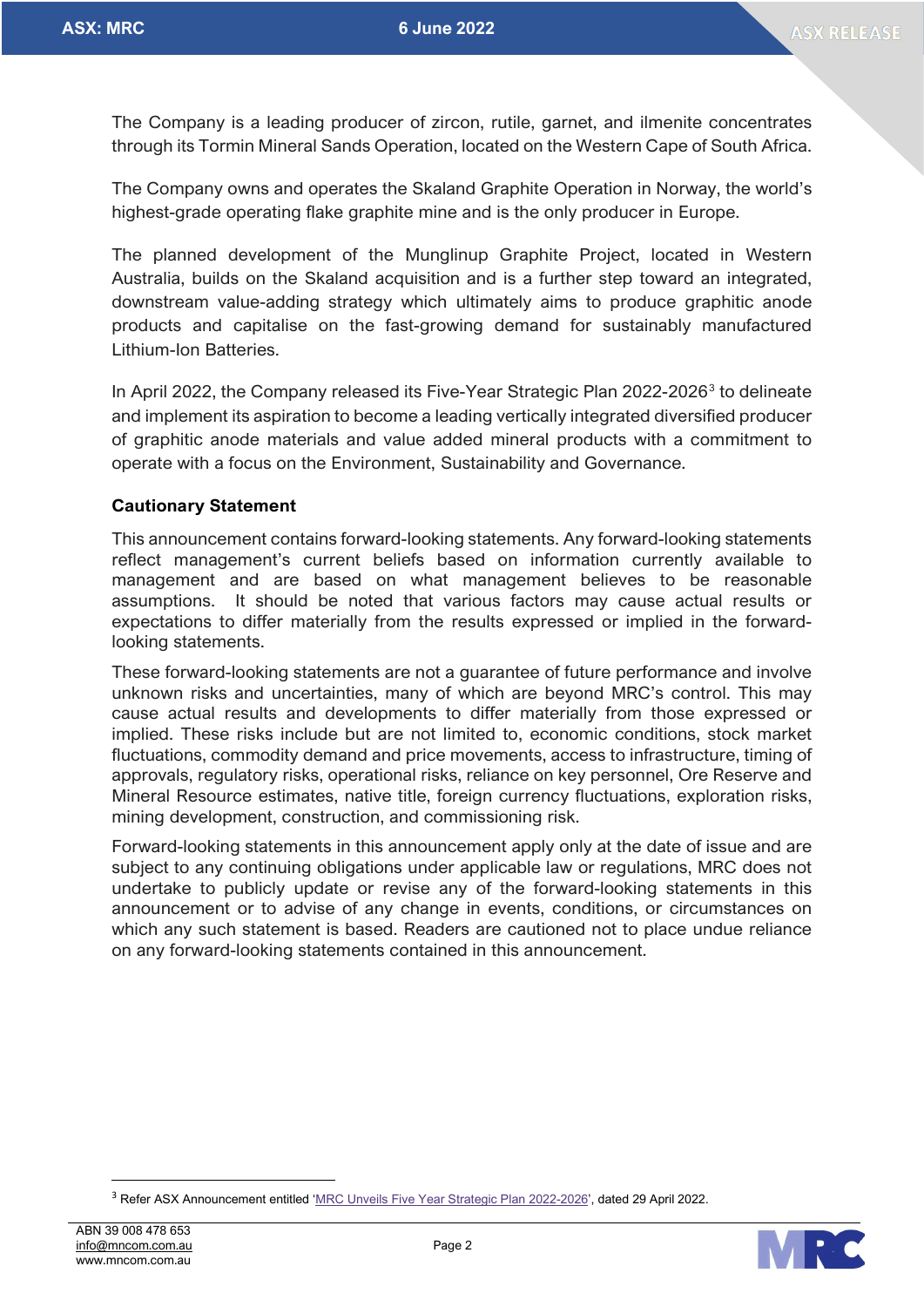May 30, 2022

### **Enhancement of Anode Materials for the Lithium-ion Battery Business Mitsubishi Chemical Holdings Group strengthens production capacity of low-swelling natural graphite anode materials in China and starts discussing production in the West.**

#### Mitsubishi Chemical Holdings Corporation

Mitsubishi Chemical Holdings Group (MCHG) has decided to enhance the production capacity of natural graphite anode materials, which are newly developed products for lithium-ion batteries featuring low swelling, from 2,000 tons/year to 12,000 tons/year at its Chinese subsidiary Qingdao Anode Kasei Co., Ltd. (Qingdao City, Shangdong Province, China) and affiliated company Qingdao Lingda Kasei Co., Ltd. (Qingdao City, Shangdong Province, China). MCHG has also begun to consider the production and sale of anode materials in European countries and the United States.

Demand for lithium-ion batteries for automobile applications, mainly for electric vehicles (EVs), is surging due to the global increase in environmental consciousness. The market for the batteries for automobile applications is expected to grow about 30% annually on average. Along with this trend, demand is increasing for high-quality and eco-friendly anode materials, a key component of the batteries, available for automotive applications.

#### ■ **Enhancement of production capacity in China**

Anode materials are made from artificial or natural graphite. MCHG offers advantages in its natural graphite anode products that emit less GHGs during the production process and have an excellent life cycle assessment. Additionally, using its originally developed technology (patented), MCHG has newly developed and provided a higher-grade product that prevents batteries from swelling and adversely affecting battery life, and surpasses artificial graphite-based materials in performance. MCHG has recently enhanced the production capacity of its production line for the product at Qingdao Anode Kasei and Qingdao Lingda Kasei. The production line is scheduled to start operation in the first half of fiscal 2023.

#### ■ Commencement of manufacturing studies in collaboration with overseas companies that own mines

Meanwhile, the movement to locally manufacture batteries for automobile applications in North America and Europe is becoming active with auto makers and battery cell makers implementing supply chain strategies. To meet the demand, MCHG has begun to consider securing the procurement of natural graphite-based materials, as well as production and sales in the United States and European countries through collaboration with international companies that own Natural Graphite operations and resources. As the first step of the initiative, MCHG signed two memorandums of understanding this May toward a commercial arrangement with Syrah Resources Ltd. (Syrah; Victoria, Australia), the world's largest integrated producer of flake graphite with production in Mozambique and integrated active anode material production in USA, and Mineral Commodities Ltd. (MRC; Western Australia, Australia), which owns an operating graphite mine in Norway and a graphite project in Australia. MCHG will perform further technical assessments to identify whether MCHG's Anode material production technology is optimized with the source graphite materials, and will then negotiate the details toward future collaboration.

Additionally, MCHG will contribute toward the realization of carbon neutrality by enhancing the manufacturing system on a global scale and offering products with an excellent life cycle assessment to meet the brisk demand for anode materials for lithium-ion batteries.